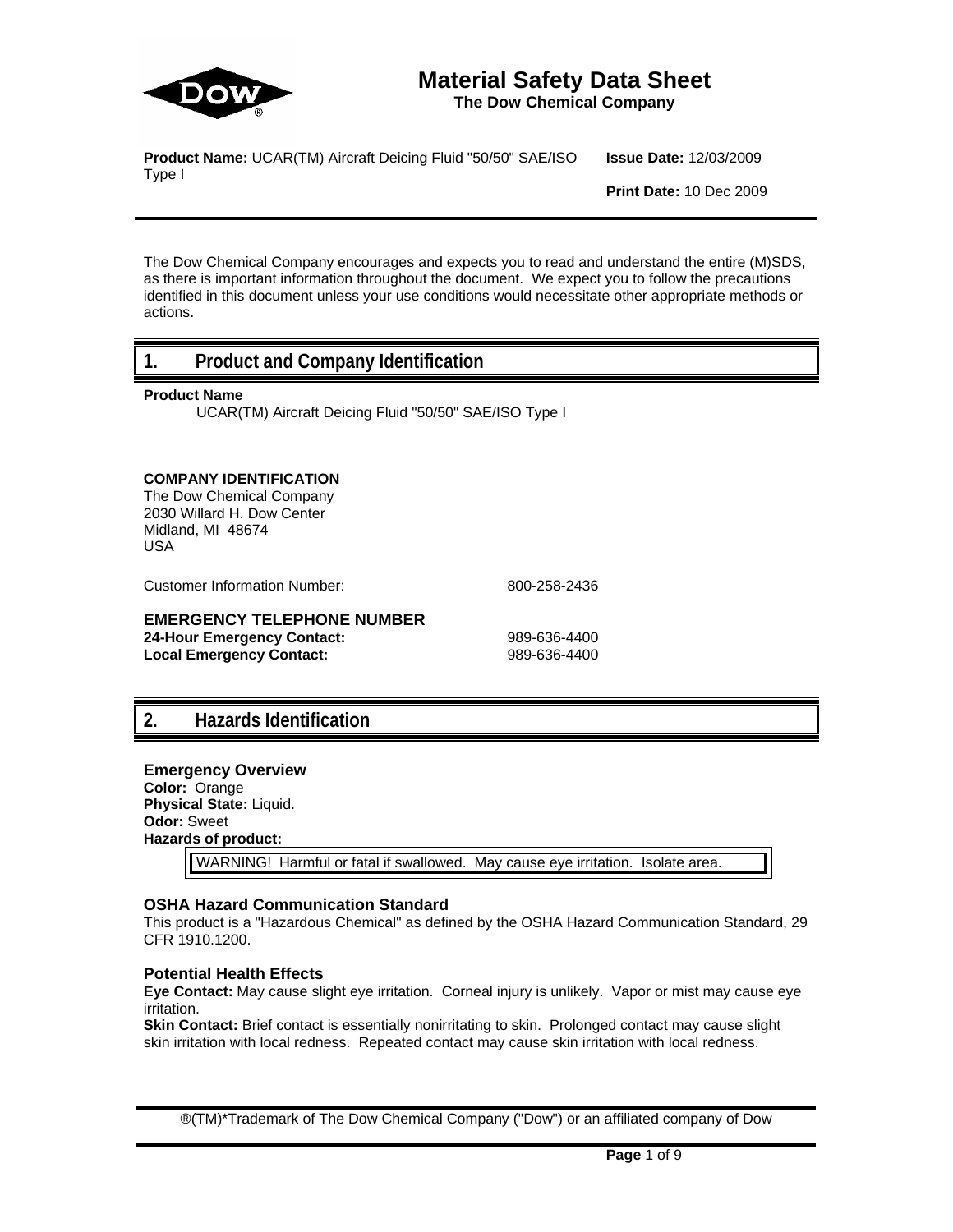**Skin Absorption:** Prolonged skin contact is unlikely to result in absorption of harmful amounts. Repeated skin exposure to large quantities may result in absorption of harmful amounts. Massive contact with damaged skin or of material sufficiently hot to burn skin may result in absorption of potentially lethal amounts.

**Inhalation:** At room temperature, exposure to vapor is minimal due to low volatility. With good ventilation, single exposure is not expected to cause adverse effects. If material is heated or areas are poorly ventilated, vapor/mist may accumulate and cause respiratory irritation and symptoms such as headache and nausea.

**Ingestion:** Oral toxicity is expected to be moderate in humans due to ethylene glycol even though tests with animals show a lower degree of toxicity. Ingestion of quantities (approximately 65 mL (2 oz.) for diethylene glycol or 100 mL (3 oz.) for ethylene glycol) has caused death in humans. May cause nausea and vomiting. May cause abdominal discomfort or diarrhea. Excessive exposure may cause central nervous system effects, cardiopulmonary effects (metabolic acidosis), and kidney failure. **Effects of Repeated Exposure:** Repeated excessive exposure may cause irritation of the upper respiratory tract. The data presented are for the following material: Ethylene glycol. In humans, effects have been reported on the following organs: Central nervous system. Observations in humans include: Nystagmus (involuntary eye movement). In animals, effects have been reported on the following organs: Kidney. Liver.

**Birth Defects/Developmental Effects:** Based on animal studies, ingestion of very large amounts of ethylene glycol appears to be the major and possibly only route of exposure to produce birth defects. Exposures by inhalation or skin contact, the primary routes of occupational exposure, had minimal effect on the fetus, in animal studies.

**Reproductive Effects:** Ingestion of large amounts of ethylene glycol has been shown to interfere with reproduction in animals.

# **3. Composition Information**

| <b>Component</b> | CAS#      | Amount |
|------------------|-----------|--------|
| Water            | 7732-18-5 | 51.8%  |
| Ethylene glycol  | 107-21-1  | 47.8%  |

# **4. First-aid measures**

**Eye Contact:** Flush eyes thoroughly with water for several minutes. Remove contact lenses after the initial 1-2 minutes and continue flushing for several additional minutes. If effects occur, consult a physician, preferably an ophthalmologist.

**Skin Contact:** Immediately flush skin with water while removing contaminated clothing and shoes. Get medical attention if symptoms occur. Wash clothing before reuse. Contaminated leather items such as shoes should be disposed of properly. Safety shower should be located in immediate work area. **Inhalation:** Move person to fresh air; if effects occur, consult a physician.

**Ingestion:** Do not induce vomiting. Seek medical attention immediately. If person is fully conscious give 1 cup or 8 ounces (240 ml) of water. If medical advice is delayed and if an adult has swallowed several ounces of chemical, then give 3-4 ounces (1/3-1/2 Cup) (90-120 ml) of hard liquor such as 80 proof whiskey. For children, give proportionally less liquor at a dose of 0.3 ounce (1 1/2 tsp.) (8 ml) liquor for each 10 pounds of body weight, or 2 ml per kg body weight [e.g., 1.2 ounce (2 1/3 tbsp.) for a 40 pound child or 36 ml for an 18 kg child].

**Notes to Physician:** If several ounces (60 - 100 ml) of ethylene glycol have been ingested, early administration of ethanol may counter the toxic effects (metabolic acidosis, renal damage). Consider hemodialysis or peritoneal dialysis & thiamine 100 mg plus pyridoxine 50 mg intravenously every 6 hours. If ethanol is used, a therapeutically effective blood concentration in the range of 100 - 150 mg/dl may be achieved by a rapid loading dose followed by a continuous intravenous infusion. Consult standard literature for details of treatment. 4-Methyl pyrazole (Antizol®) is an effective blocker of alcohol dehydrogenase and should be used in the treatment of ethylene glycol (EG), di- or triethylene glycol (DEG, TEG), ethylene glycol butyl ether (EGBE), or methanol intoxication if available. Fomepizole protocol (Brent, J. et al., New England Journal of Medicine, Feb. 8, 2001, 344:6, p. 424-9): loading dose 15 mg/kg intravenously, follow by bolus dose of 10 mg/kg every 12 hours; after 48 hours,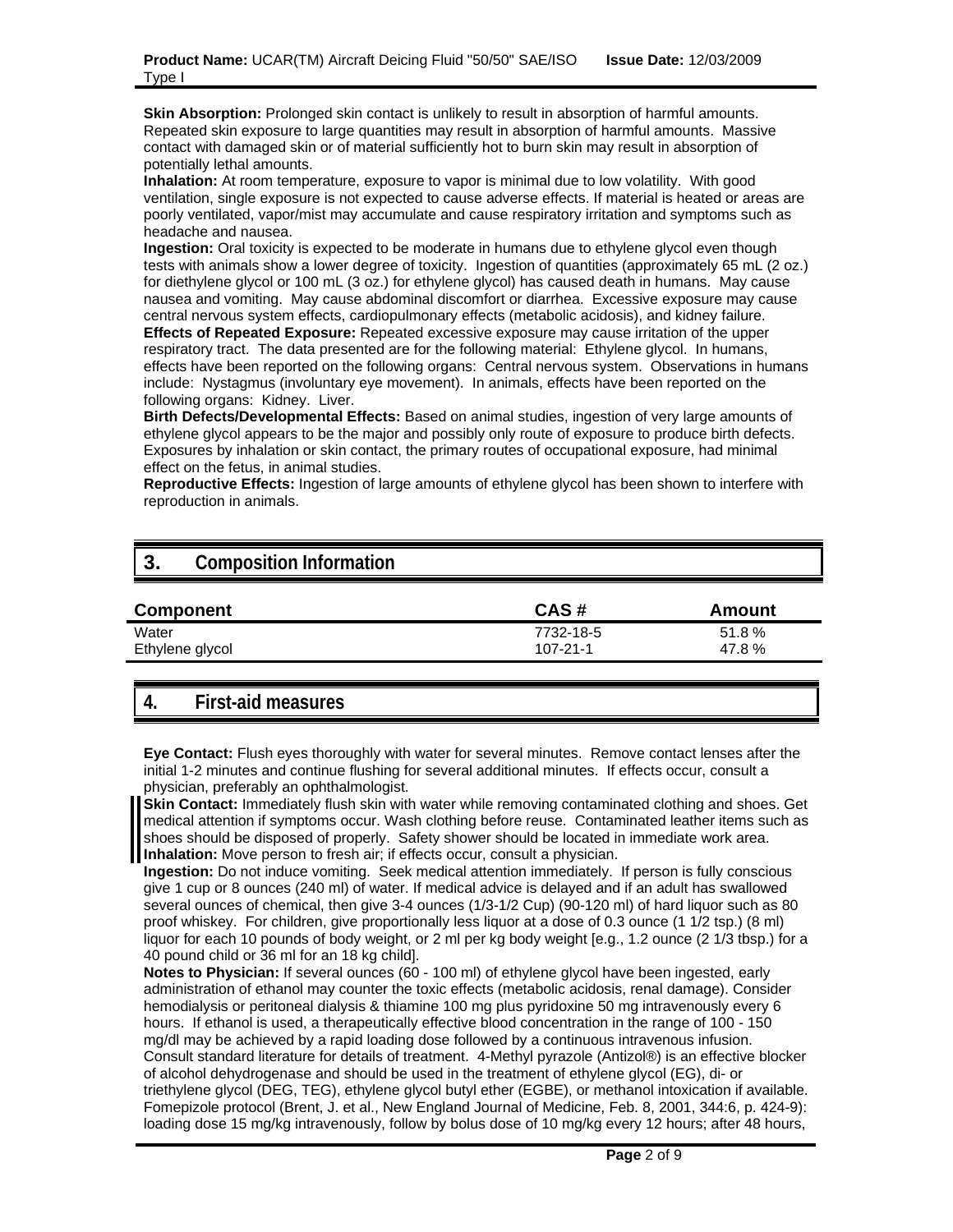increase bolus dose to 15 mg/kg every 12 hours. Continue fomepizole until serum methanol, EG, DEG, TEG or EGBE are undetectable. The signs and symptoms of poisoning include anion gap metabolic acidosis, CNS depression, renal tubular injury, and possible late stage cranial nerve involvement. Respiratory symptoms, including pulmonary edema, may be delayed. Persons receiving significant exposure should be observed 24-48 hours for signs of respiratory distress. In severe poisoning, respiratory support with mechanical ventilation and positive end expiratory pressure may be required. Maintain adequate ventilation and oxygenation of the patient. If lavage is performed, suggest endotracheal and/or esophageal control. Danger from lung aspiration must be weighed against toxicity when considering emptying the stomach. Treatment of exposure should be directed at the control of symptoms and the clinical condition of the patient.

**Emergency Personnel Protection:** First Aid responders should pay attention to self-protection and use the recommended protective clothing (chemical resistant gloves, splash protection). If potential for exposure exists refer to Section 8 for specific personal protective equipment.

### **5. Fire Fighting Measures**

**Extinguishing Media:** To extinguish combustible residues of this product use water fog, carbon dioxide, dry chemical or foam.

**Fire Fighting Procedures:** Keep people away. Isolate fire and deny unnecessary entry. Use water spray to cool fire exposed containers and fire affected zone until fire is out and danger of reignition has passed. To extinguish combustible residues of this product use water fog, carbon dioxide, dry chemical or foam.

**Special Protective Equipment for Firefighters:** Wear positive-pressure self-contained breathing apparatus (SCBA) and protective fire fighting clothing (includes fire fighting helmet, coat, trousers, boots, and gloves). If protective equipment is not available or not used, fight fire from a protected location or safe distance.

**Unusual Fire and Explosion Hazards:** This material will not burn until the water has evaporated. Residue can burn.

**Hazardous Combustion Products:** Under fire conditions some components of this product may decompose. The smoke may contain unidentified toxic and/or irritating compounds.

# **6. Accidental Release Measures**

**Steps to be Taken if Material is Released or Spilled:** Small spills: Absorb with materials such as: Cat litter. Sawdust. Vermiculite. Zorb-all®. Collect in suitable and properly labeled containers. Large spills: Dike area to contain spill. Recover spilled material if possible. Contain spilled material if possible. See Section 13, Disposal Considerations, for additional information.

**Personal Precautions:** Isolate area. Keep unnecessary and unprotected personnel from entering the area. Refer to Section 7, Handling, for additional precautionary measures. Use appropriate safety equipment. For additional information, refer to Section 8, Exposure Controls and Personal Protection. **Environmental Precautions:** Prevent from entering into soil, ditches, sewers, waterways and/or groundwater. See Section 12, Ecological Information.

# **7. Handling and Storage**

#### **Handling**

**General Handling:** Do not swallow. Avoid contact with eyes. Wash thoroughly after handling. Spills of these organic materials on hot fibrous insulations may lead to lowering of the autoignition temperatures possibly resulting in spontaneous combustion. See Section 8, EXPOSURE CONTROLS AND PERSONAL PROTECTION.

#### **Storage**

Store in accordance with good manufacturing practices. Additional storage and handling information on this product may be obtained by calling your sales or customer service contact.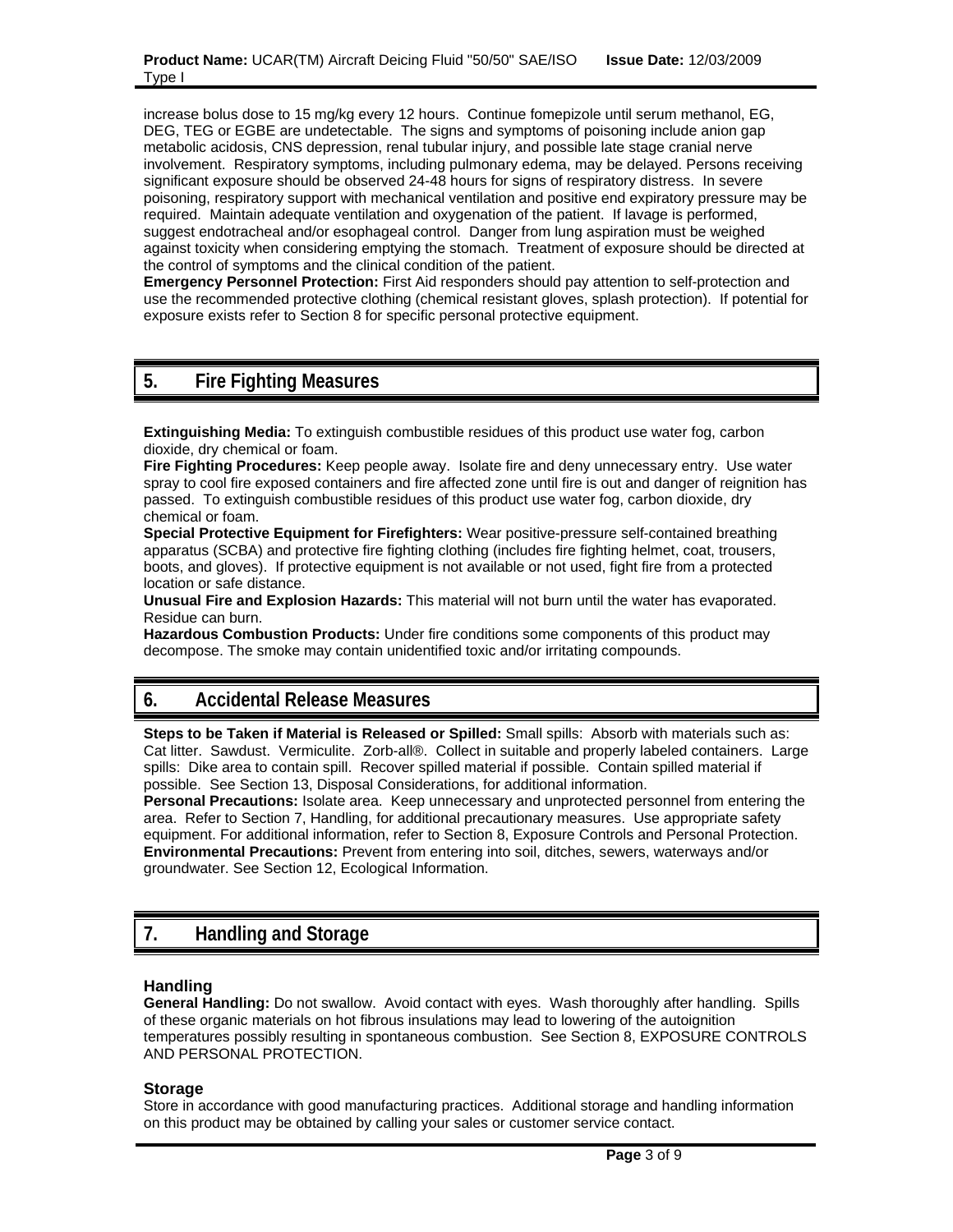| -8. | <b>Exposure Controls / Personal Protection</b> |              |                     |              |
|-----|------------------------------------------------|--------------|---------------------|--------------|
|     | <b>Exposure Limits</b>                         |              |                     |              |
|     | <b>Component</b>                               | List         | Tvpe                | Value        |
|     | Ethylene glycol                                | <b>ACGIH</b> | Ceiling<br>Aerosol. | 100 mg/m $3$ |

#### **Personal Protection**

**Eye/Face Protection:** Use safety glasses (with side shields). If there is a potential for exposure to particles which could cause eye discomfort, wear chemical goggles. If exposure causes eye discomfort, use a full-face respirator.

**Skin Protection:** When prolonged or frequently repeated contact could occur, use protective clothing chemically resistant to this material. Selection of specific items such as faceshield, boots, apron, or full-body suit will depend on the task. When handling hot material, protect skin from thermal burns as well as from skin absorption.

**Hand protection:** Use gloves chemically resistant to this material when prolonged or frequently repeated contact could occur. If hands are cut or scratched, use gloves chemically resistant to this material even for brief exposures. Use gloves with insulation for thermal protection, when needed. Examples of preferred glove barrier materials include: Butyl rubber. Natural rubber ("latex"). Neoprene. Nitrile/butadiene rubber ("nitrile" or "NBR"). Polyethylene. Ethyl vinyl alcohol laminate ("EVAL"). Polyvinyl chloride ("PVC" or "vinyl"). Avoid gloves made of: Polyvinyl alcohol ("PVA"). NOTICE: The selection of a specific glove for a particular application and duration of use in a workplace should also take into account all relevant workplace factors such as, but not limited to: Other chemicals which may be handled, physical requirements (cut/puncture protection, dexterity, thermal protection), potential body reactions to glove materials, as well as the instructions/specifications provided by the glove supplier.

**Respiratory Protection:** Respiratory protection should be worn when there is a potential to exceed the exposure limit requirements or guidelines. If there are no applicable exposure limit requirements or guidelines, wear respiratory protection when adverse effects, such as respiratory irritation or discomfort have been experienced, or where indicated by your risk assessment process. For most conditions no respiratory protection should be needed; however, if discomfort is experienced, use an approved air-purifying respirator. The following should be effective types of air-purifying respirators: Organic vapor cartridge with a particulate pre-filter.

**Ingestion:** Avoid ingestion of even very small amounts; do not consume or store food or tobacco in the work area; wash hands and face before smoking or eating.

#### **Engineering Controls**

**Ventilation:** Use local exhaust ventilation, or other engineering controls to maintain airborne levels below exposure limit requirements or guidelines. If there are no applicable exposure limit requirements or guidelines, general ventilation should be sufficient for most operations. Local exhaust ventilation may be necessary for some operations.

# **9. Physical and Chemical Properties**

**Physical State** Liquid. **Color** Orange **Odor** Sweet **Odor Threshold** No test data available **Flammability (solid, gas)** Not applicable to liquids<br>**Flammable Limits In Air Lower:** No test data ava

**Autoignition Temperature** No test data available

**Flash Point - Closed Cup** *Pensky-Martens Closed Cup ASTM D 93* No flash **Flash Point - Open Cup** *Cleveland Open Cup ASTM D92* No flash **Lower**: No test data available **Upper**: No test data available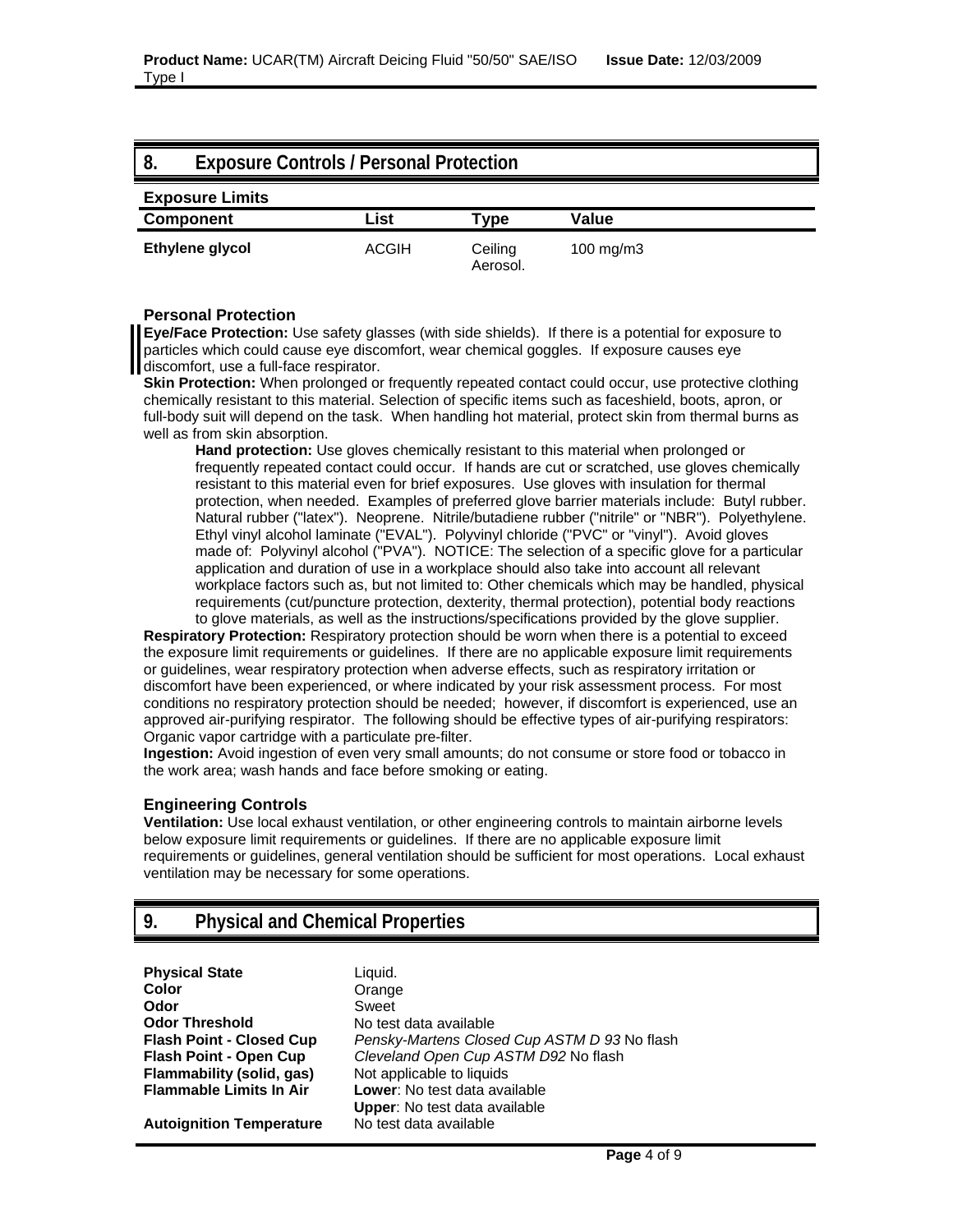| <b>Vapor Pressure</b><br>Boiling Point (760 mmHg)<br>Vapor Density (air = 1)<br>Specific Gravity (H2O = 1)<br><b>Freezing Point</b><br><b>Melting Point</b><br>Solubility in water (by<br>weight)<br>рH<br><b>Molecular Weight</b><br><b>Molecular Formula</b><br><b>Decomposition</b> | 13 mmHg @ 20 °C<br>107 °C (225 °F) Literature.<br>1. $\Omega$<br>1.1 20 $\degree$ C/20 $\degree$ C Literature<br>$-34$ °C (-29 °F)<br>Not applicable to liquids<br>100 % @ 20 °C Literature<br>7.0 - 8.0 <i>Literature</i><br>No test data available<br>Not Applicable (mixture)<br>No test data available |
|----------------------------------------------------------------------------------------------------------------------------------------------------------------------------------------------------------------------------------------------------------------------------------------|------------------------------------------------------------------------------------------------------------------------------------------------------------------------------------------------------------------------------------------------------------------------------------------------------------|
| <b>Temperature</b>                                                                                                                                                                                                                                                                     |                                                                                                                                                                                                                                                                                                            |
| <b>Evaporation Rate (Butyl</b><br>$Accetate = 1$                                                                                                                                                                                                                                       | $< 0.5$ Estimated.                                                                                                                                                                                                                                                                                         |
| <b>Kinematic Viscosity</b>                                                                                                                                                                                                                                                             | 7.1 cSt @ 0 °C Calculated                                                                                                                                                                                                                                                                                  |

# **10. Stability and Reactivity**

### **Stability/Instability**

Thermally stable at recommended temperatures and pressures. **Conditions to Avoid:** Some components of this product can decompose at elevated temperatures. Generation of gas during decomposition can cause pressure in closed systems.

**Incompatible Materials:** Avoid contact with: Strong acids. Strong bases. Strong oxidizers.

#### **Hazardous Polymerization**

Will not occur.

#### **Thermal Decomposition**

Decomposition products depend upon temperature, air supply and the presence of other materials. Decomposition products can include and are not limited to: Aldehydes. Ethers. Alcohols. Organic acids.

### **11. Toxicological Information**

### **Acute Toxicity**

#### **Ingestion**

As product. Single dose oral LD50 has not been determined. For Ethylene glycol: LD50, Rat > 5,000 mg/kg For Ethylene glycol: Lethal Dose, Human, adult 3 Ounces **Skin Absorption**  As product. The dermal LD50 has not been determined. For Ethylene glycol: LD50, Rabbit > 20,000 mg/kg **Inhalation**  For Ethylene glycol: LC50, 7 h, Aerosol, Rat > 3.95 mg/l **Repeated Dose Toxicity**

Repeated excessive exposure may cause irritation of the upper respiratory tract. The data presented are for the following material: Ethylene glycol. In humans, effects have been reported on the following organs: Central nervous system. Observations in humans include: Nystagmus (involuntary eye movement). In animals, effects have been reported on the following organs: Kidney. Liver.

#### **Chronic Toxicity and Carcinogenicity**

Ethylene glycol did not cause cancer in long-term animal studies. **Developmental Toxicity**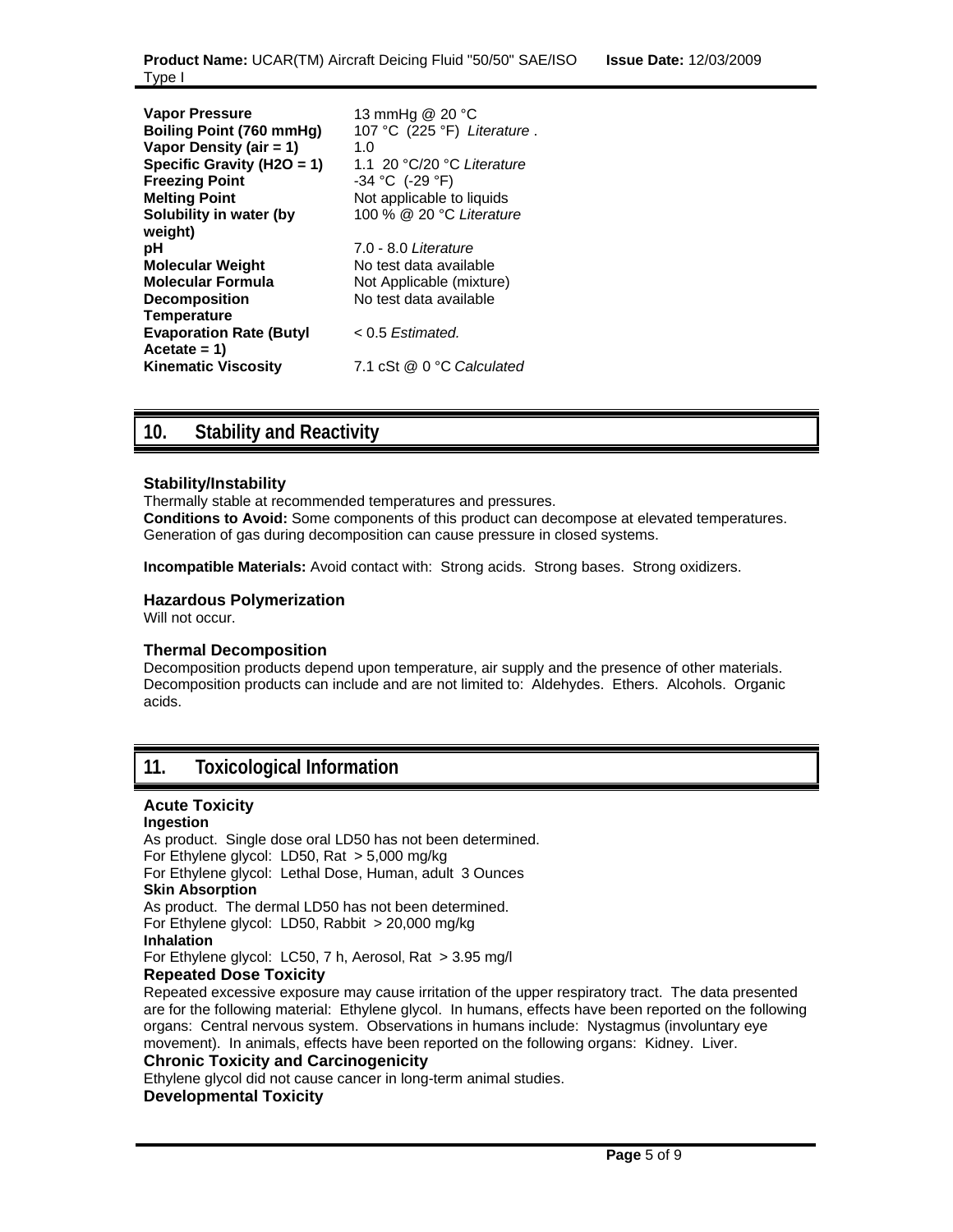Based on animal studies, ingestion of very large amounts of ethylene glycol appears to be the major and possibly only route of exposure to produce birth defects. Exposures by inhalation or skin contact, the primary routes of occupational exposure, had minimal effect on the fetus, in animal studies.

#### **Reproductive Toxicity**

Ingestion of large amounts of ethylene glycol has been shown to interfere with reproduction in animals. **Genetic Toxicology**

The data presented are for the following material: Ethylene glycol. In vitro genetic toxicity studies were negative. The data presented are for the following material: Ethylene glycol. Animal genetic toxicity studies were negative.

### **12. Ecological Information**

#### **ENVIRONMENTAL FATE**

#### Data for Component: **Ethylene glycol**

### **Movement & Partitioning**

Bioconcentration potential is low (BCF < 100 or Log Pow < 3). Potential for mobility in soil is very high (Koc between 0 and 50). Given its very low Henry's constant, volatilization from natural bodies of water or moist soil is not expected to be an important fate process. **Henry's Law Constant (H):** 8.05E-09 atm\*m3/mole; 25 °C Estimated. **Partition coefficient, n-octanol/water (log Pow):** -1.36 Measured

**Partition coefficient, soil organic carbon/water (Koc):** 1 Estimated.

#### **Distribution in Environment: Mackay Level 1 Fugacity Model:**

| Air             | Water. | --<br>Biota | Soil        | Sediment |
|-----------------|--------|-------------|-------------|----------|
| 2.1%<br><u></u> | 98 %   | 01 %<br>v.v | .01%<br>v.v | .01%     |

#### **Persistence and Degradability**

Material is readily biodegradable. Passes OECD test(s) for ready biodegradability. Material is ultimately biodegradable (reaches > 70% mineralization in OECD test(s) for inherent biodegradability).

**Indirect Photodegradation with OH Radicals**

| <b>Rate Constant</b>                                       | <b>Atmospheric Half-life</b> | <b>Method</b>  |
|------------------------------------------------------------|------------------------------|----------------|
| 8.32E-12 cm3/s                                             | 15 h                         | Estimated.     |
| <b>OECD Biodegradation Tests:</b><br><b>Biodegradation</b> | <b>Exposure Time</b>         | Method         |
| > 94%                                                      | 28d                          | OECD 301F Test |
| 90%                                                        | l d                          | OECD 302B Test |
|                                                            |                              |                |

**Theoretical Oxygen Demand:** 1.29 mg/mg

#### **ECOTOXICITY**

Typical for this family of materials. Material is practically non-toxic to aquatic organisms on an acute basis (LC50/EC50/EL50/LL50 >100 mg/L in the most sensitive species tested).

# **13. Disposal Considerations**

All disposal practices must be in compliance with all Federal, State/Provincial and local laws and regulations. Regulations may vary in different locations. Waste characterizations and compliance with applicable laws are the responsibility solely of the waste generator. AS YOUR SUPPLIER, WE HAVE NO CONTROL OVER THE MANAGEMENT PRACTICES OR MANUFACTURING PROCESSES OF PARTIES HANDLING OR USING THIS MATERIAL. THE INFORMATION PRESENTED HERE PERTAINS ONLY TO THE PRODUCT AS SHIPPED IN ITS INTENDED CONDITION AS DESCRIBED IN MSDS SECTION: Composition Information. FOR UNUSED & UNCONTAMINATED PRODUCT, the preferred options include sending to a licensed, permitted: Reclaimer. Incinerator or other thermal destruction device.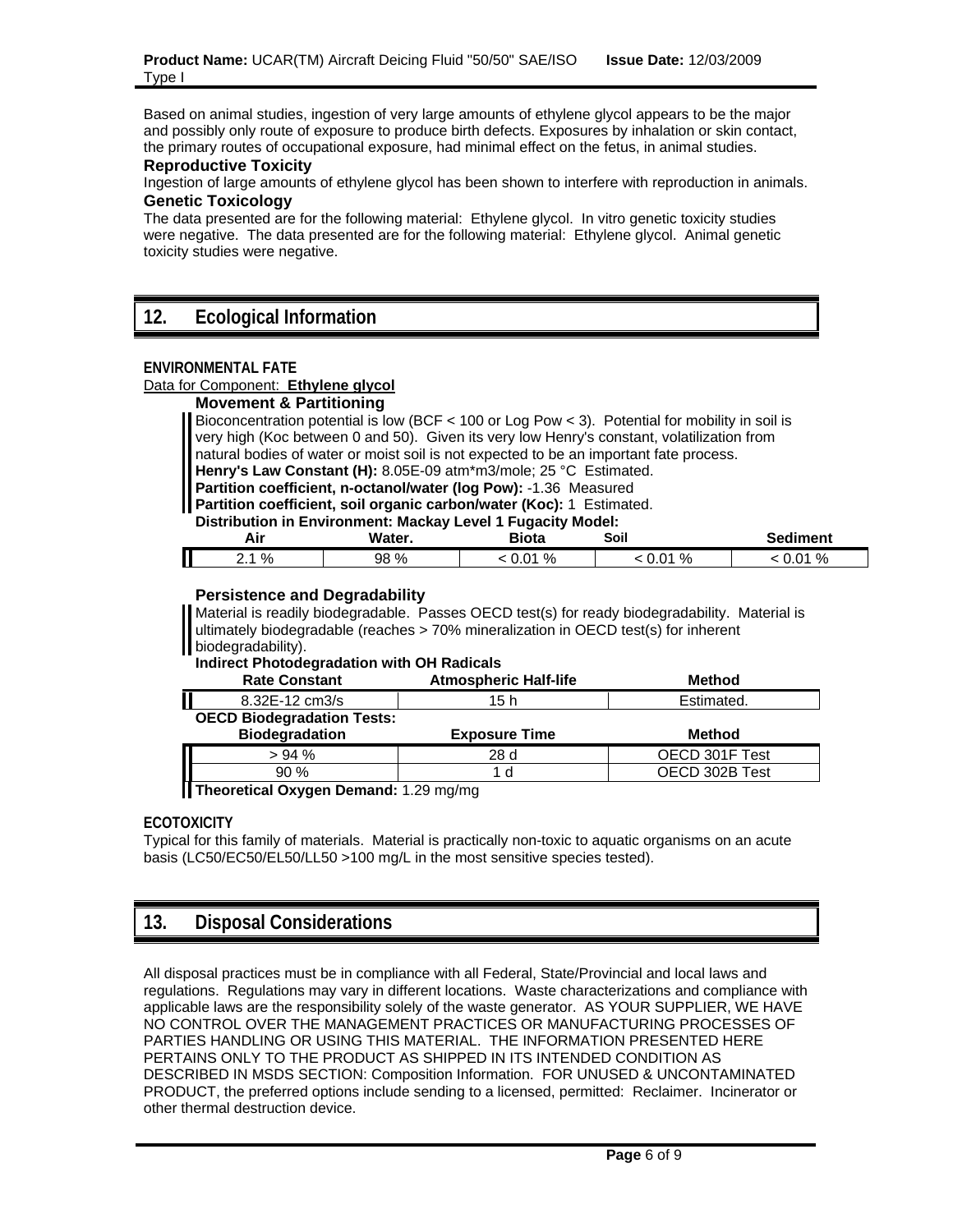### **14. Transport Information**

**DOT Non-Bulk**

NOT REGULATED

### **DOT Bulk**

**Proper Shipping Name:** OTHER REGULATED SUBSTANCES, LIQUID, NOS **Technical Name:** CONTAINS ETHYLENE GLYCOL **Hazard Class:** 9 **ID Number:** NA3082 **Packing Group:** PG III

**IMDG** NOT REGULATED

#### **ICAO/IATA** NOT REGULATED **Additional Information**

Reportable quantity: 10,460 lb – ETHYLENE GLYCOL

*This information is not intended to convey all specific regulatory or operational requirements/information relating to this product. Additional transportation system information can be obtained through an authorized sales or customer service representative. It is the responsibility of the transporting organization to follow all applicable laws, regulations and rules relating to the transportation of the material.*

# **15. Regulatory Information**

#### **OSHA Hazard Communication Standard**

This product is a "Hazardous Chemical" as defined by the OSHA Hazard Communication Standard, 29 CFR 1910.1200.

**Superfund Amendments and Reauthorization Act of 1986 Title III (Emergency Planning and Community Right-to-Know Act of 1986) Sections 311 and 312**

| Immediate (Acute) Health Hazard          | Yes |
|------------------------------------------|-----|
| <b>Delayed (Chronic) Health Hazard</b>   | Yes |
| <b>Fire Hazard</b>                       | N٥  |
| <b>Reactive Hazard</b>                   | N٥  |
| <b>Sudden Release of Pressure Hazard</b> | N٥  |

#### **Superfund Amendments and Reauthorization Act of 1986 Title III (Emergency Planning and Community Right-to-Know Act of 1986) Section 313**

This product contains the following substances which are subject to the reporting requirements of Section 313 of Title III of the Superfund Amendments and Reauthorization Act of 1986 and which are listed in 40 CFR 372.

| <b>Component</b> | CAS#     | Amount |
|------------------|----------|--------|
| Ethylene glycol  | 107-21-1 | 47.8%  |

#### **Pennsylvania (Worker and Community Right-To-Know Act): Pennsylvania Hazardous Substances List and/or Pennsylvania Environmental Hazardous Substance List:**

The following product components are cited in the Pennsylvania Hazardous Substance List and/or the Pennsylvania Environmental Substance List, and are present at levels which require reporting.

| Component       | CAS #    | Amount |  |
|-----------------|----------|--------|--|
| Ethylene glycol | 107-21-1 | 47.8%  |  |

#### **Pennsylvania (Worker and Community Right-To-Know Act): Pennsylvania Special Hazardous Substances List:**

To the best of our knowledge, this product does not contain chemicals at levels which require reporting under this statute.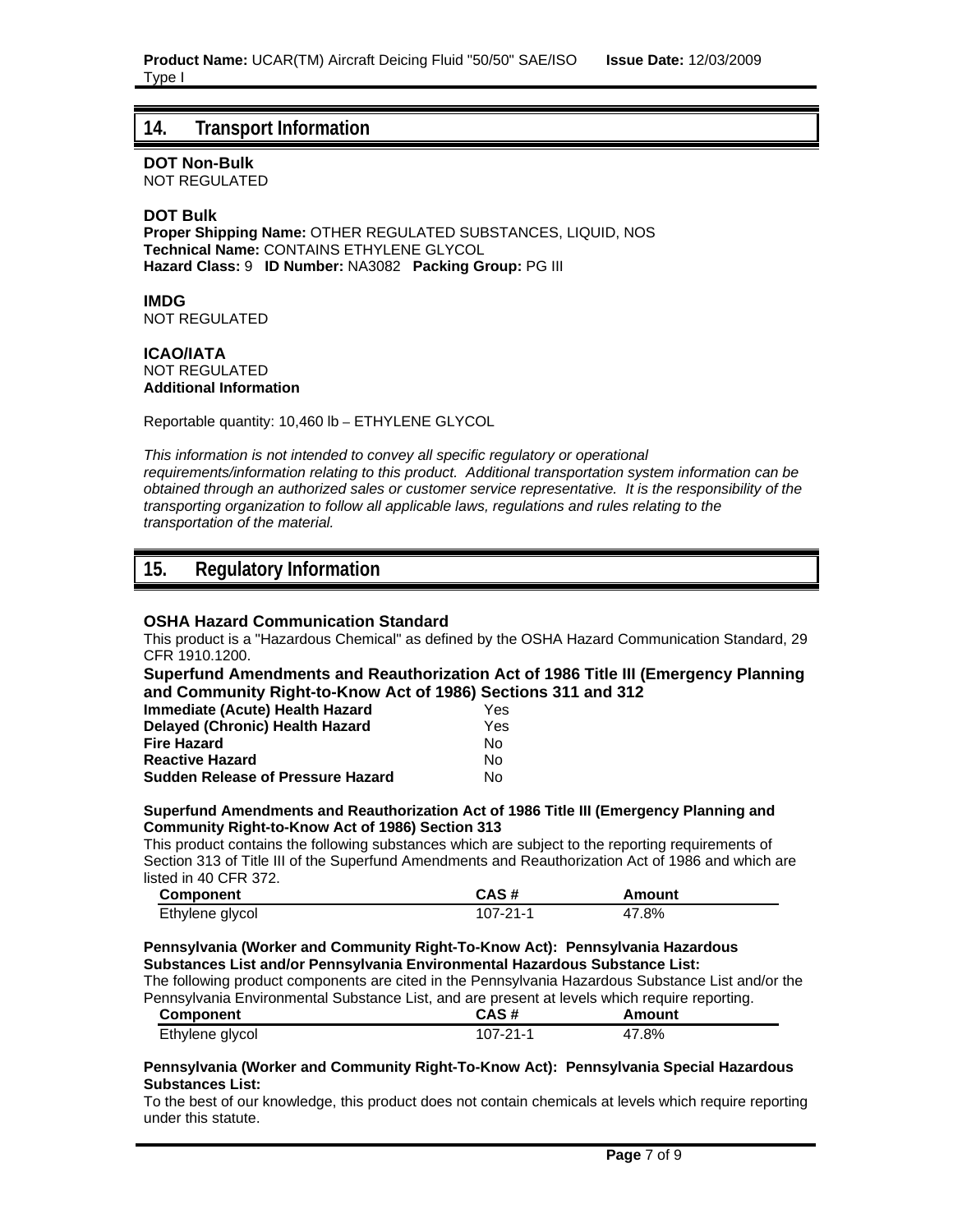|  |  |  | California Proposition 65 (Safe Drinking Water and Toxic Enforcement Act of 1986) |
|--|--|--|-----------------------------------------------------------------------------------|
|--|--|--|-----------------------------------------------------------------------------------|

| WARNING: This product contains a chemical(s) known to the State of California to cause cancer. |           |                  |
|------------------------------------------------------------------------------------------------|-----------|------------------|
| <b>Component</b>                                                                               | CAS#      | Amount           |
| Acetaldehyde                                                                                   | 75-07-0   | $\leq 4.0$ PPM   |
| 1.4-Dioxane                                                                                    | 123-91-1  | $\leq 0.1$ PPM   |
| Ethylene oxide                                                                                 | 75-21-8   | $\leq 0.01$ PPM  |
| Formaldehyde                                                                                   | $50-00-0$ | $\leq 0.002$ PPM |

#### **California Proposition 65 (Safe Drinking Water and Toxic Enforcement Act of 1986)**

WARNING: This product contains a chemical(s) known to the State of California to cause birth defects or other reproductive harm.

| <b>Component</b> | CAS #   | Amount          |
|------------------|---------|-----------------|
| Ethylene oxide   | 75-21-8 | $\leq 0.01$ PPM |

#### **US. Toxic Substances Control Act**

All components of this product are on the TSCA Inventory or are exempt from TSCA Inventory requirements under 40 CFR 720.30

#### **CEPA - Domestic Substances List (DSL)**

All substances contained in this product are listed on the Canadian Domestic Substances List (DSL) or are not required to be listed.

# **16. Other Information**

| <b>NFPA</b> | <b>Health</b>                            | Fire | <b>Reactivity</b> |
|-------------|------------------------------------------|------|-------------------|
|             |                                          |      |                   |
|             | Because and additional and Beatafatters. |      |                   |

#### **Recommended Uses and Restrictions**

Aircraft deicing fluid We recommend that you use this product in a manner consistent with the listed use. If your intended use is not consistent with the stated use, please contact your sales or technical service representative.

#### **Revision**

Identification Number: 1409 / 1001 / Issue Date 12/03/2009 / Version: 3.0 Most recent revision(s) are noted by the bold, double bars in left-hand margin throughout this document.

#### **Legend**

| -- - - - -          |                                                                                |
|---------------------|--------------------------------------------------------------------------------|
| N/A                 | Not available                                                                  |
| W/W                 | Weight/Weight                                                                  |
| <b>OEL</b>          | Occupational Exposure Limit                                                    |
| <b>STEL</b>         | Short Term Exposure Limit                                                      |
| <b>TWA</b>          | Time Weighted Average                                                          |
| <b>ACGIH</b>        | American Conference of Governmental Industrial Hygienists, Inc.                |
| DOW IHG             | Dow Industrial Hygiene Guideline                                               |
| <b>WEEL</b>         | Workplace Environmental Exposure Level                                         |
| HAZ DES             | <b>Hazard Designation</b>                                                      |
| <b>Action Level</b> | A value set by OSHA that is lower than the PEL which will trigger the need for |
|                     | activities such as exposure monitoring and medical surveillance if exceeded.   |

*The Dow Chemical Company urges each customer or recipient of this (M)SDS to study it carefully and consult appropriate expertise, as necessary or appropriate, to become aware of and understand the data contained in this (M)SDS and any hazards associated with the product. The information herein is provided in good faith and believed to be accurate as of the effective date shown above. However, no warranty, express or implied, is given. Regulatory requirements are subject to change and may differ*